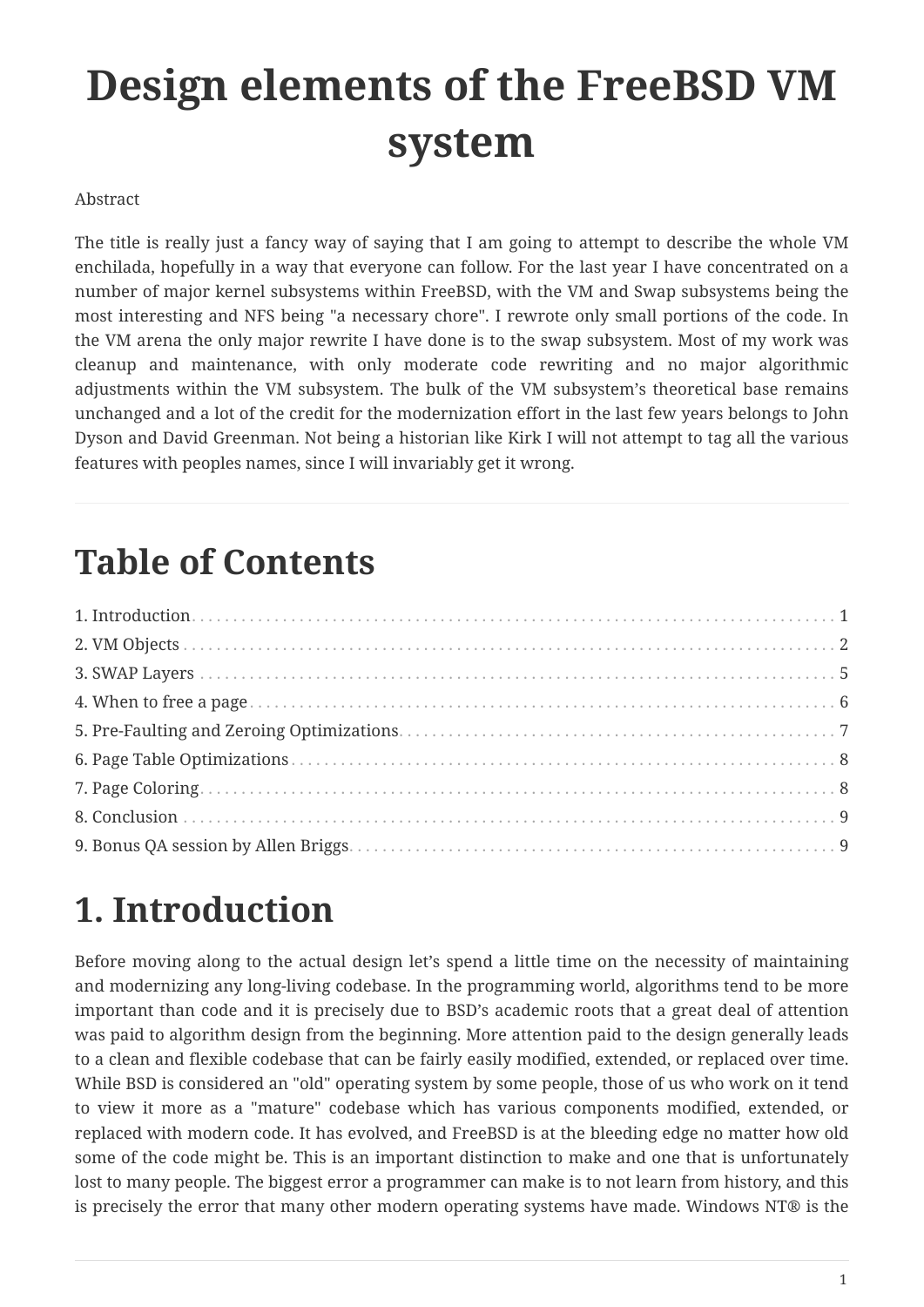best example of this, and the consequences have been dire. Linux also makes this mistake to some degree-enough that we BSD folk can make small jokes about it every once in a while, anyway. Linux's problem is simply one of a lack of experience and history to compare ideas against, a problem that is easily and rapidly being addressed by the Linux community in the same way it has been addressed in the BSD community-by continuous code development. The Windows NT® folk, on the other hand, repeatedly make the same mistakes solved by UNIX® decades ago and then spend years fixing them. Over and over again. They have a severe case of "not designed here" and "we are always right because our marketing department says so". I have little tolerance for anyone who cannot learn from history.

Much of the apparent complexity of the FreeBSD design, especially in the VM/Swap subsystem, is a direct result of having to solve serious performance issues that occur under various conditions. These issues are not due to bad algorithmic design but instead rise from environmental factors. In any direct comparison between platforms, these issues become most apparent when system resources begin to get stressed. As I describe FreeBSD's VM/Swap subsystem the reader should always keep two points in mind:

- 1. The most important aspect of performance design is what is known as "Optimizing the Critical Path". It is often the case that performance optimizations add a little bloat to the code in order to make the critical path perform better.
- 2. A solid, generalized design outperforms a heavily-optimized design over the long run. While a generalized design may end up being slower than an heavily-optimized design when they are first implemented, the generalized design tends to be easier to adapt to changing conditions and the heavily-optimized design winds up having to be thrown away.

Any codebase that will survive and be maintainable for years must therefore be designed properly from the beginning even if it costs some performance. Twenty years ago people were still arguing that programming in assembly was better than programming in a high-level language because it produced code that was ten times as fast. Today, the fallibility of that argument is obvious - as are the parallels to algorithmic design and code generalization.

## <span id="page-1-0"></span>**2. VM Objects**

The best way to begin describing the FreeBSD VM system is to look at it from the perspective of a user-level process. Each user process sees a single, private, contiguous VM address space containing several types of memory objects. These objects have various characteristics. Program code and program data are effectively a single memory-mapped file (the binary file being run), but program code is read-only while program data is copy-on-write. Program BSS is just memory allocated and filled with zeros on demand, called demand zero page fill. Arbitrary files can be memory-mapped into the address space as well, which is how the shared library mechanism works. Such mappings can require modifications to remain private to the process making them. The fork system call adds an entirely new dimension to the VM management problem on top of the complexity already given.

A program binary data page (which is a basic copy-on-write page) illustrates the complexity. A program binary contains a preinitialized data section which is initially mapped directly from the program file. When a program is loaded into a process's VM space, this area is initially memorymapped and backed by the program binary itself, allowing the VM system to free/reuse the page and later load it back in from the binary. The moment a process modifies this data, however, the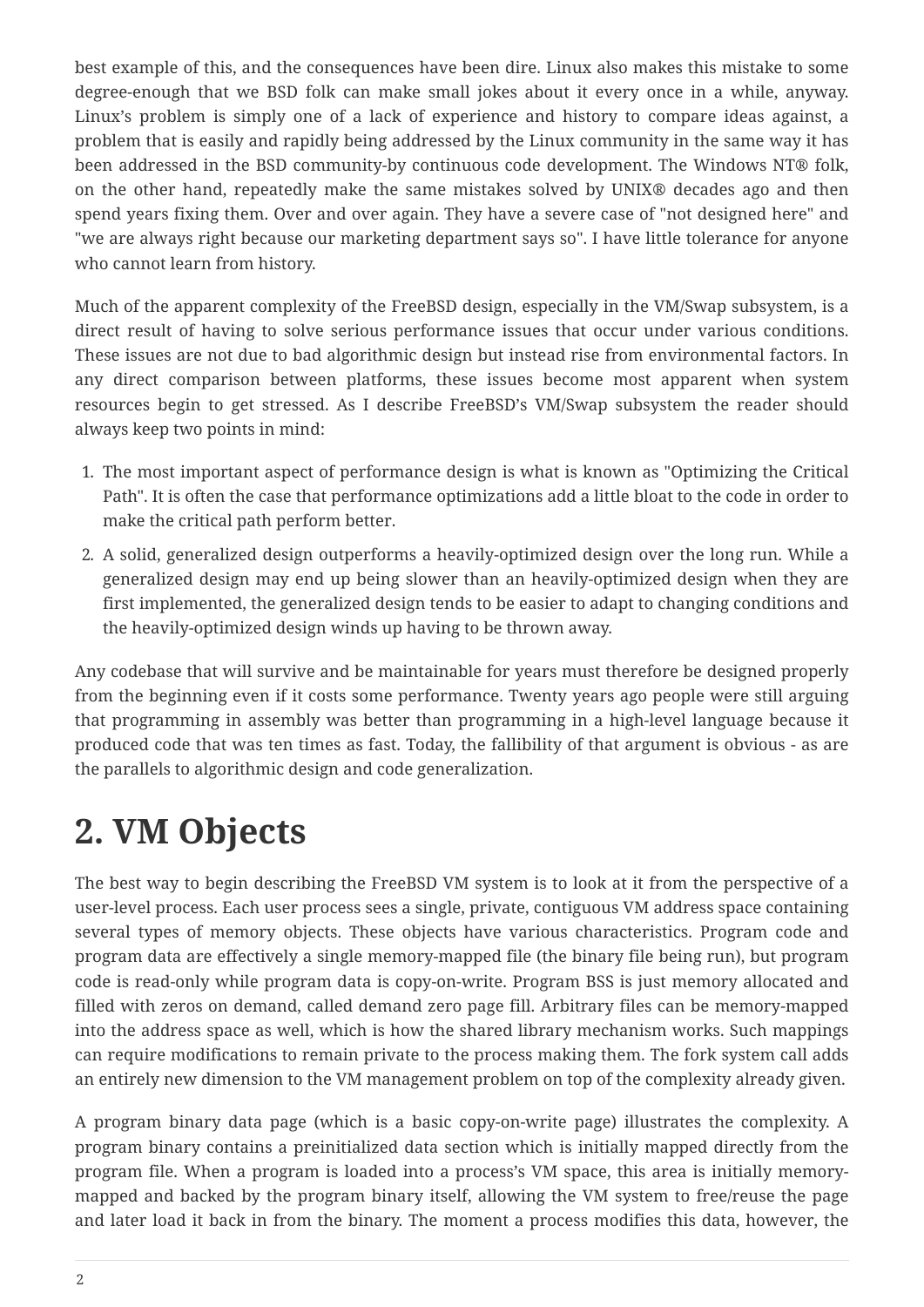VM system must make a private copy of the page for that process. Since the private copy has been modified, the VM system may no longer free it, because there is no longer any way to restore it later on.

You will notice immediately that what was originally a simple file mapping has become much more complex. Data may be modified on a page-by-page basis whereas the file mapping encompasses many pages at once. The complexity further increases when a process forks. When a process forks, the result is two processes-each with their own private address spaces, including any modifications made by the original process prior to the call to fork(). It would be silly for the VM system to make a complete copy of the data at the time of the fork() because it is quite possible that at least one of the two processes will only need to read from that page from then on, allowing the original page to continue to be used. What was a private page is made copy-on-write again, since each process (parent and child) expects their own personal post-fork modifications to remain private to themselves and not effect the other.

FreeBSD manages all of this with a layered VM Object model. The original binary program file winds up being the lowest VM Object layer. A copy-on-write layer is pushed on top of that to hold those pages which had to be copied from the original file. If the program modifies a data page belonging to the original file the VM system takes a fault and makes a copy of the page in the higher layer. When a process forks, additional VM Object layers are pushed on. This might make a little more sense with a fairly basic example. A fork() is a common operation for any \*BSD system, so this example will consider a program that starts up, and forks. When the process starts, the VM system creates an object layer, let's call this A:



A represents the file-pages may be paged in and out of the file's physical media as necessary. Paging in from the disk is reasonable for a program, but we really do not want to page back out and overwrite the executable. The VM system therefore creates a second layer, B, that will be physically backed by swap space:



On the first write to a page after this, a new page is created in B, and its contents are initialized from A. All pages in B can be paged in or out to a swap device. When the program forks, the VM system creates two new object layers-C1 for the parent, and C2 for the child-that rest on top of B: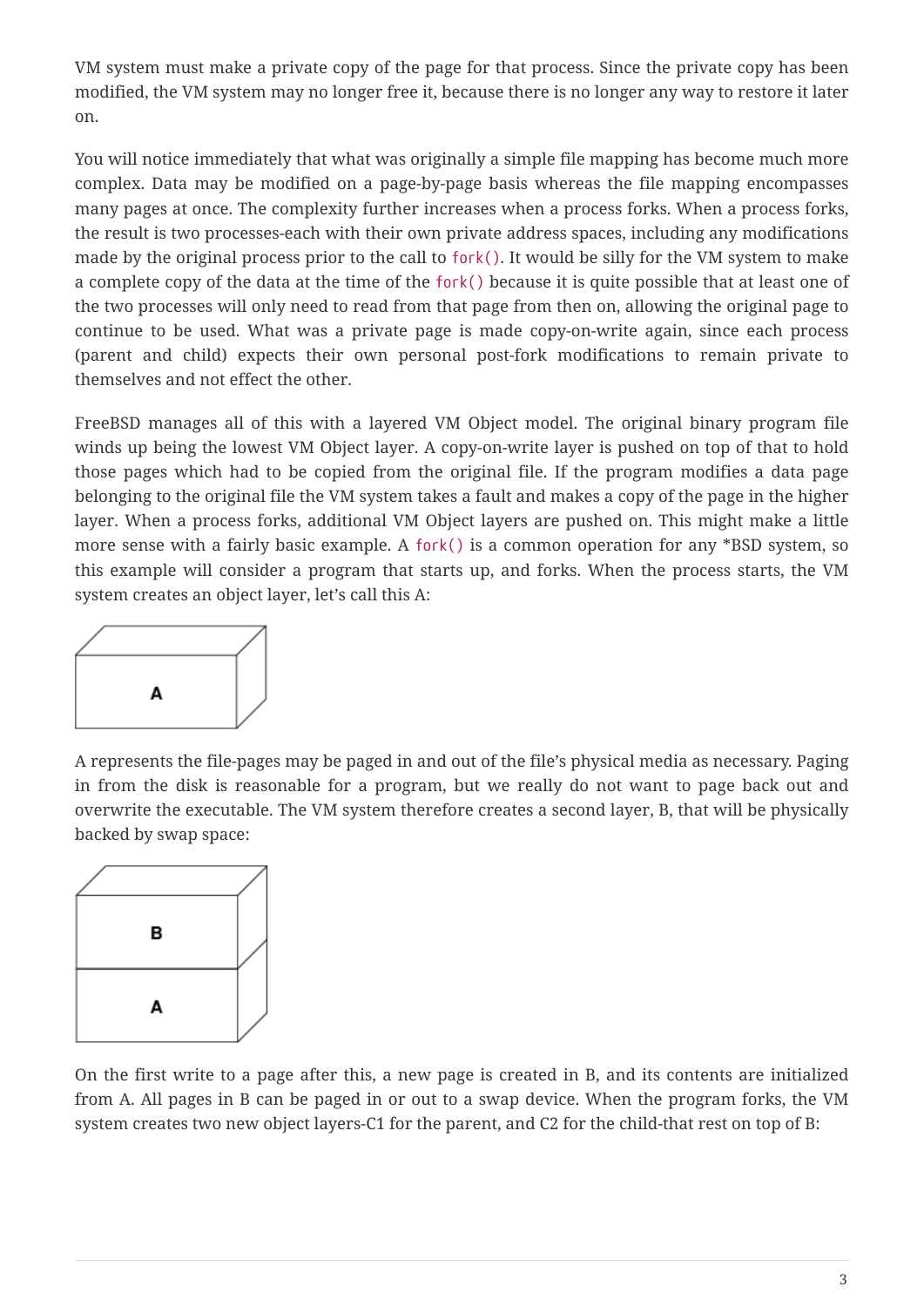

In this case, let's say a page in B is modified by the original parent process. The process will take a copy-on-write fault and duplicate the page in C1, leaving the original page in B untouched. Now, let's say the same page in B is modified by the child process. The process will take a copy-on-write fault and duplicate the page in C2. The original page in B is now completely hidden since both C1 and C2 have a copy and B could theoretically be destroyed if it does not represent a "real" file; however, this sort of optimization is not trivial to make because it is so fine-grained. FreeBSD does not make this optimization. Now, suppose (as is often the case) that the child process does an exec(). Its current address space is usually replaced by a new address space representing a new file. In this case, the C2 layer is destroyed:



In this case, the number of children of B drops to one, and all accesses to B now go through C1. This means that B and C1 can be collapsed together. Any pages in B that also exist in C1 are deleted from B during the collapse. Thus, even though the optimization in the previous step could not be made, we can recover the dead pages when either of the processes exit or exec().

This model creates a number of potential problems. The first is that you can wind up with a relatively deep stack of layered VM Objects which can cost scanning time and memory when you take a fault. Deep layering can occur when processes fork and then fork again (either parent or child). The second problem is that you can wind up with dead, inaccessible pages deep in the stack of VM Objects. In our last example if both the parent and child processes modify the same page, they both get their own private copies of the page and the original page in B is no longer accessible by anyone. That page in B can be freed.

FreeBSD solves the deep layering problem with a special optimization called the "All Shadowed Case". This case occurs if either C1 or C2 take sufficient COW faults to completely shadow all pages in B. Lets say that C1 achieves this. C1 can now bypass B entirely, so rather then have  $C1 \rightarrow B \rightarrow A$  and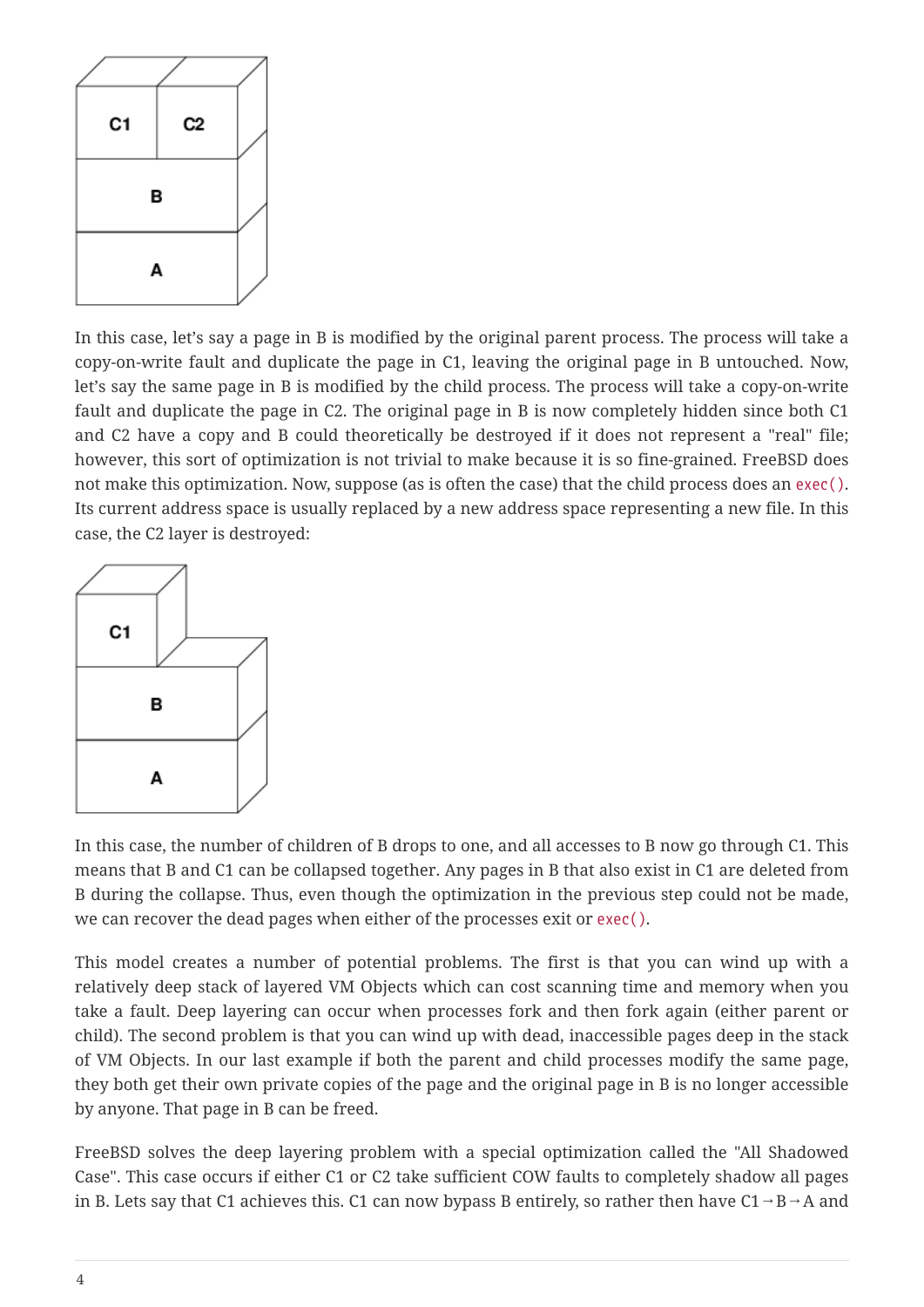$C2 \rightarrow B \rightarrow A$  we now have  $C1 \rightarrow A$  and  $C2 \rightarrow B \rightarrow A$ . But look what also happened-now B has only one reference (C2), so we can collapse B and C2 together. The end result is that B is deleted entirely and we have  $C1 \rightarrow A$  and  $C2 \rightarrow A$ . It is often the case that B will contain a large number of pages and neither C1 nor C2 will be able to completely overshadow it. If we fork again and create a set of D layers, however, it is much more likely that one of the D layers will eventually be able to completely overshadow the much smaller dataset represented by C1 or C2. The same optimization will work at any point in the graph and the grand result of this is that even on a heavily forked machine VM Object stacks tend to not get much deeper then 4. This is true of both the parent and the children and true whether the parent is doing the forking or whether the children cascade forks.

The dead page problem still exists in the case where C1 or C2 do not completely overshadow B. Due to our other optimizations this case does not represent much of a problem and we simply allow the pages to be dead. If the system runs low on memory it will swap them out, eating a little swap, but that is it.

The advantage to the VM Object model is that fork() is extremely fast, since no real data copying need take place. The disadvantage is that you can build a relatively complex VM Object layering that slows page fault handling down a little, and you spend memory managing the VM Object structures. The optimizations FreeBSD makes proves to reduce the problems enough that they can be ignored, leaving no real disadvantage.

## <span id="page-4-0"></span>**3. SWAP Layers**

Private data pages are initially either copy-on-write or zero-fill pages. When a change, and therefore a copy, is made, the original backing object (usually a file) can no longer be used to save a copy of the page when the VM system needs to reuse it for other purposes. This is where SWAP comes in. SWAP is allocated to create backing store for memory that does not otherwise have it. FreeBSD allocates the swap management structure for a VM Object only when it is actually needed. However, the swap management structure has had problems historically:

- Under FreeBSD 3.X the swap management structure preallocates an array that encompasses the entire object requiring swap backing store-even if only a few pages of that object are swapbacked. This creates a kernel memory fragmentation problem when large objects are mapped, or processes with large runsizes (RSS) fork.
- Also, in order to keep track of swap space, a "list of holes" is kept in kernel memory, and this tends to get severely fragmented as well. Since the "list of holes" is a linear list, the swap allocation and freeing performance is a non-optimal O(n)-per-page.
- It requires kernel memory allocations to take place during the swap freeing process, and that creates low memory deadlock problems.
- The problem is further exacerbated by holes created due to the interleaving algorithm.
- Also, the swap block map can become fragmented fairly easily resulting in non-contiguous allocations.
- Kernel memory must also be allocated on the fly for additional swap management structures when a swapout occurs.

It is evident from that list that there was plenty of room for improvement. For FreeBSD 4.X, I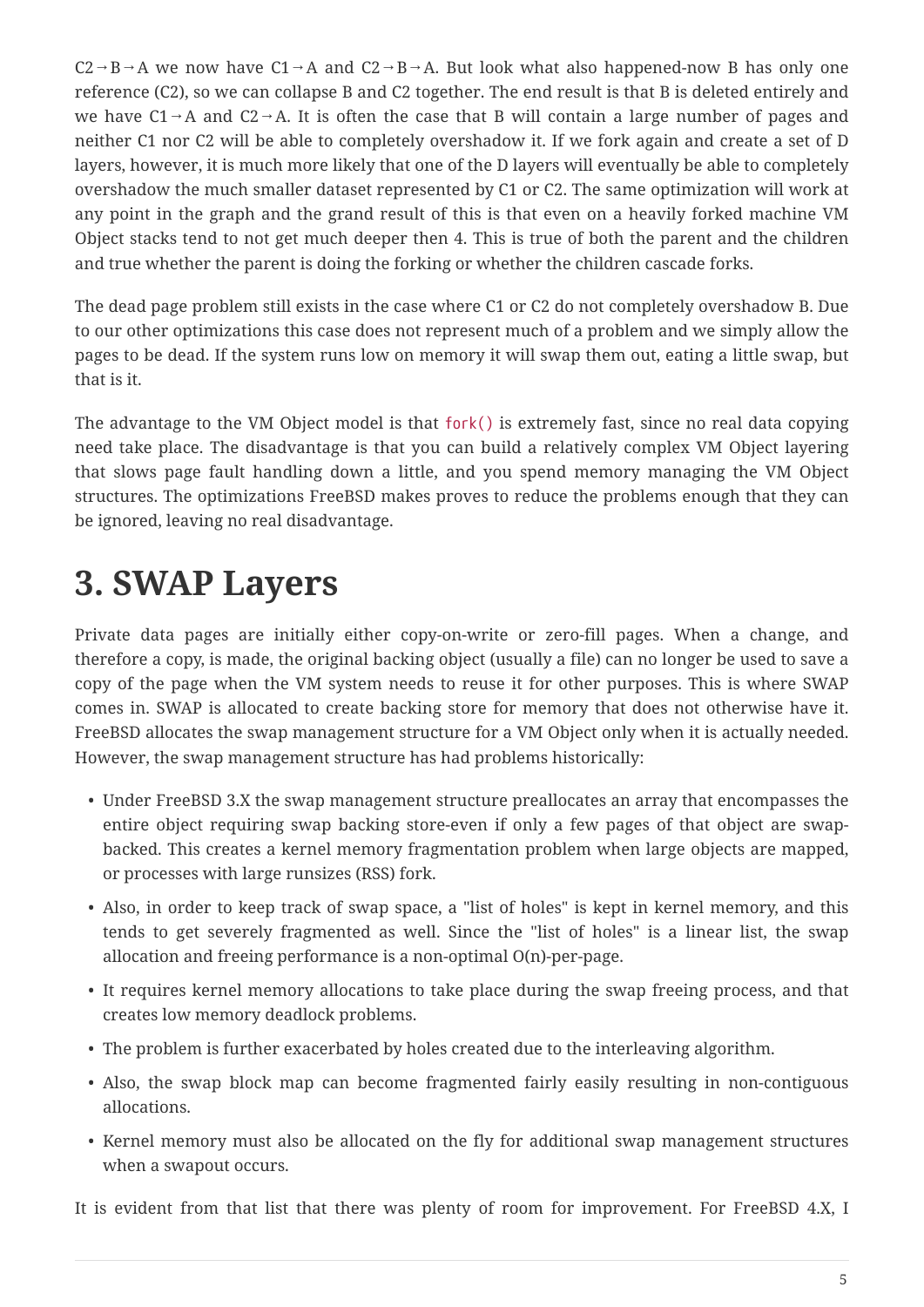completely rewrote the swap subsystem:

- Swap management structures are allocated through a hash table rather than a linear array giving them a fixed allocation size and much finer granularity.
- Rather then using a linearly linked list to keep track of swap space reservations, it now uses a bitmap of swap blocks arranged in a radix tree structure with free-space hinting in the radix node structures. This effectively makes swap allocation and freeing an O(1) operation.
- The entire radix tree bitmap is also preallocated in order to avoid having to allocate kernel memory during critical low memory swapping operations. After all, the system tends to swap when it is low on memory so we should avoid allocating kernel memory at such times in order to avoid potential deadlocks.
- To reduce fragmentation the radix tree is capable of allocating large contiguous chunks at once, skipping over smaller fragmented chunks.

I did not take the final step of having an "allocating hint pointer" that would trundle through a portion of swap as allocations were made in order to further guarantee contiguous allocations or at least locality of reference, but I ensured that such an addition could be made.

## <span id="page-5-0"></span>**4. When to free a page**

Since the VM system uses all available memory for disk caching, there are usually very few trulyfree pages. The VM system depends on being able to properly choose pages which are not in use to reuse for new allocations. Selecting the optimal pages to free is possibly the single-most important function any VM system can perform because if it makes a poor selection, the VM system may be forced to unnecessarily retrieve pages from disk, seriously degrading system performance.

How much overhead are we willing to suffer in the critical path to avoid freeing the wrong page? Each wrong choice we make will cost us hundreds of thousands of CPU cycles and a noticeable stall of the affected processes, so we are willing to endure a significant amount of overhead in order to be sure that the right page is chosen. This is why FreeBSD tends to outperform other systems when memory resources become stressed.

The free page determination algorithm is built upon a history of the use of memory pages. To acquire this history, the system takes advantage of a page-used bit feature that most hardware page tables have.

In any case, the page-used bit is cleared and at some later point the VM system comes across the page again and sees that the page-used bit has been set. This indicates that the page is still being actively used. If the bit is still clear it is an indication that the page is not being actively used. By testing this bit periodically, a use history (in the form of a counter) for the physical page is developed. When the VM system later needs to free up some pages, checking this history becomes the cornerstone of determining the best candidate page to reuse.

For those platforms that do not have this feature, the system actually emulates a page-used bit. It unmaps or protects a page, forcing a page fault if the page is accessed again. When the page fault is taken, the system simply marks the page as having been used and unprotects the page so that it may be used. While taking such page faults just to determine if a page is being used appears to be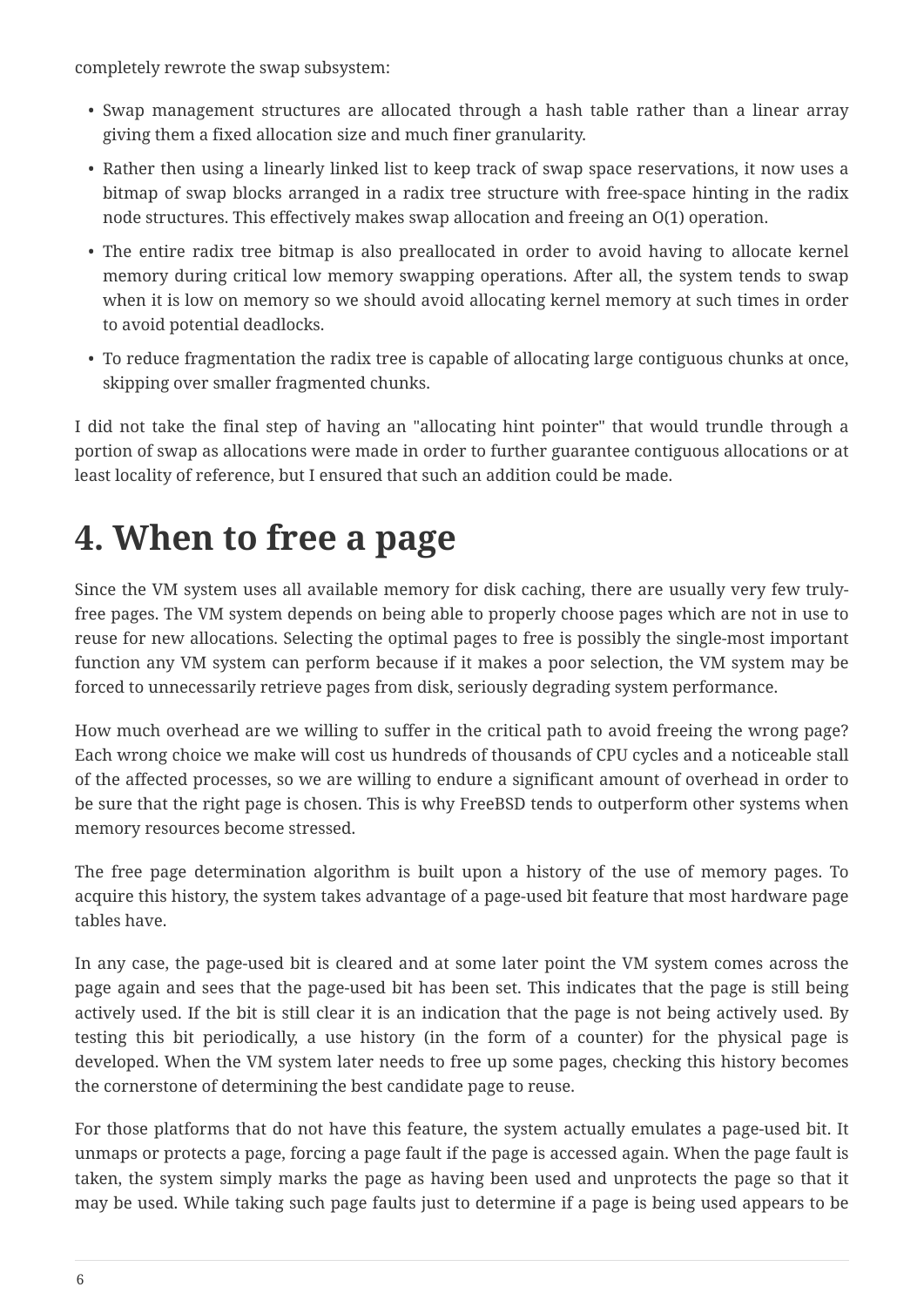an expensive proposition, it is much less expensive than reusing the page for some other purpose only to find that a process needs it back and then have to go to disk.

FreeBSD makes use of several page queues to further refine the selection of pages to reuse as well as to determine when dirty pages must be flushed to their backing store. Since page tables are dynamic entities under FreeBSD, it costs virtually nothing to unmap a page from the address space of any processes using it. When a page candidate has been chosen based on the page-use counter, this is precisely what is done. The system must make a distinction between clean pages which can theoretically be freed up at any time, and dirty pages which must first be written to their backing store before being reusable. When a page candidate has been found it is moved to the inactive queue if it is dirty, or the cache queue if it is clean. A separate algorithm based on the dirty-to-clean page ratio determines when dirty pages in the inactive queue must be flushed to disk. Once this is accomplished, the flushed pages are moved from the inactive queue to the cache queue. At this point, pages in the cache queue can still be reactivated by a VM fault at relatively low cost. However, pages in the cache queue are considered to be "immediately freeable" and will be reused in an LRU (least-recently used) fashion when the system needs to allocate new memory.

It is important to note that the FreeBSD VM system attempts to separate clean and dirty pages for the express reason of avoiding unnecessary flushes of dirty pages (which eats I/O bandwidth), nor does it move pages between the various page queues gratuitously when the memory subsystem is not being stressed. This is why you will see some systems with very low cache queue counts and high active queue counts when doing a systat -vm command. As the VM system becomes more stressed, it makes a greater effort to maintain the various page queues at the levels determined to be the most effective.

An urban myth has circulated for years that Linux did a better job avoiding swapouts than FreeBSD, but this in fact is not true. What was actually occurring was that FreeBSD was proactively paging out unused pages in order to make room for more disk cache while Linux was keeping unused pages in core and leaving less memory available for cache and process pages. I do not know whether this is still true today.

## <span id="page-6-0"></span>**5. Pre-Faulting and Zeroing Optimizations**

Taking a VM fault is not expensive if the underlying page is already in core and can simply be mapped into the process, but it can become expensive if you take a whole lot of them on a regular basis. A good example of this is running a program such as  $\lg(1)$  or  $\lg(1)$  over and over again. If the program binary is mapped into memory but not mapped into the page table, then all the pages that will be accessed by the program will have to be faulted in every time the program is run. This is unnecessary when the pages in question are already in the VM Cache, so FreeBSD will attempt to pre-populate a process's page tables with those pages that are already in the VM Cache. One thing that FreeBSD does not yet do is pre-copy-on-write certain pages on exec. For example, if you run the [ls\(1\)](https://www.freebsd.org/cgi/man.cgi?query=ls&sektion=1&format=html) program while running vmstat 1 you will notice that it always takes a certain number of page faults, even when you run it over and over again. These are zero-fill faults, not program code faults (which were pre-faulted in already). Pre-copying pages on exec or fork is an area that could use more study.

A large percentage of page faults that occur are zero-fill faults. You can usually see this by observing the vmstat -s output. These occur when a process accesses pages in its BSS area. The BSS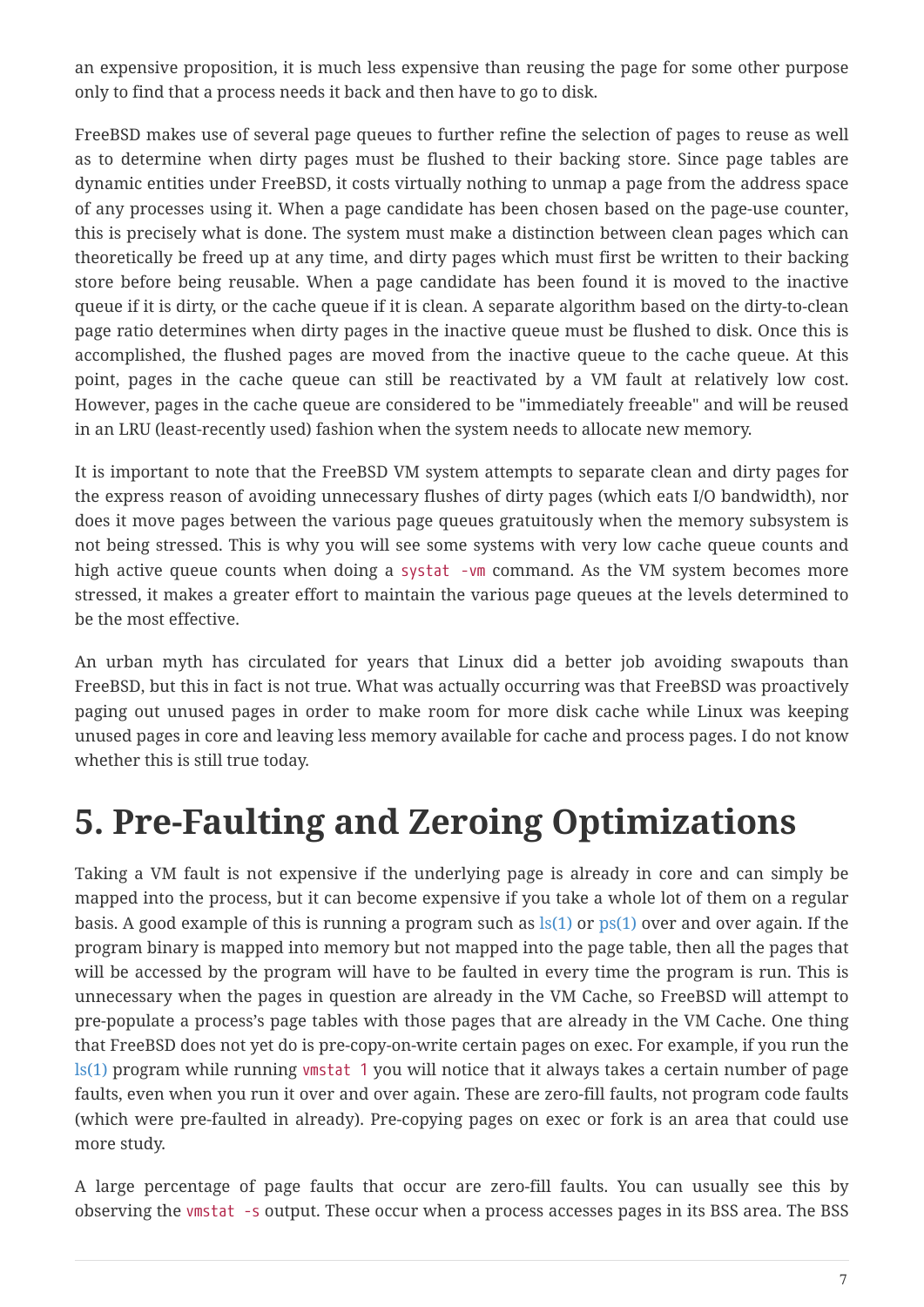area is expected to be initially zero but the VM system does not bother to allocate any memory at all until the process actually accesses it. When a fault occurs the VM system must not only allocate a new page, it must zero it as well. To optimize the zeroing operation the VM system has the ability to pre-zero pages and mark them as such, and to request pre-zeroed pages when zero-fill faults occur. The pre-zeroing occurs whenever the CPU is idle but the number of pages the system pre-zeros is limited in order to avoid blowing away the memory caches. This is an excellent example of adding complexity to the VM system in order to optimize the critical path.

## <span id="page-7-0"></span>**6. Page Table Optimizations**

The page table optimizations make up the most contentious part of the FreeBSD VM design and they have shown some strain with the advent of serious use of mmap(). I think this is actually a feature of most BSDs though I am not sure when it was first introduced. There are two major optimizations. The first is that hardware page tables do not contain persistent state but instead can be thrown away at any time with only a minor amount of management overhead. The second is that every active page table entry in the system has a governing pv\_entry structure which is tied into the vm\_page structure. FreeBSD can simply iterate through those mappings that are known to exist while Linux must check all page tables that *might* contain a specific mapping to see if it does, which can achieve  $O(n^2)$  overhead in certain situations. It is because of this that FreeBSD tends to make better choices on which pages to reuse or swap when memory is stressed, giving it better performance under load. However, FreeBSD requires kernel tuning to accommodate large-sharedaddress-space situations such as those that can occur in a news system because it may run out of pv\_entry structures.

Both Linux and FreeBSD need work in this area. FreeBSD is trying to maximize the advantage of a potentially sparse active-mapping model (not all processes need to map all pages of a shared library, for example), whereas Linux is trying to simplify its algorithms. FreeBSD generally has the performance advantage here at the cost of wasting a little extra memory, but FreeBSD breaks down in the case where a large file is massively shared across hundreds of processes. Linux, on the other hand, breaks down in the case where many processes are sparsely-mapping the same shared library and also runs non-optimally when trying to determine whether a page can be reused or not.

## <span id="page-7-1"></span>**7. Page Coloring**

We will end with the page coloring optimizations. Page coloring is a performance optimization designed to ensure that accesses to contiguous pages in virtual memory make the best use of the processor cache. In ancient times (i.e. 10+ years ago) processor caches tended to map virtual memory rather than physical memory. This led to a huge number of problems including having to clear the cache on every context switch in some cases, and problems with data aliasing in the cache. Modern processor caches map physical memory precisely to solve those problems. This means that two side-by-side pages in a processes address space may not correspond to two side-byside pages in the cache. In fact, if you are not careful side-by-side pages in virtual memory could wind up using the same page in the processor cache-leading to cacheable data being thrown away prematurely and reducing CPU performance. This is true even with multi-way set-associative caches (though the effect is mitigated somewhat).

FreeBSD's memory allocation code implements page coloring optimizations, which means that the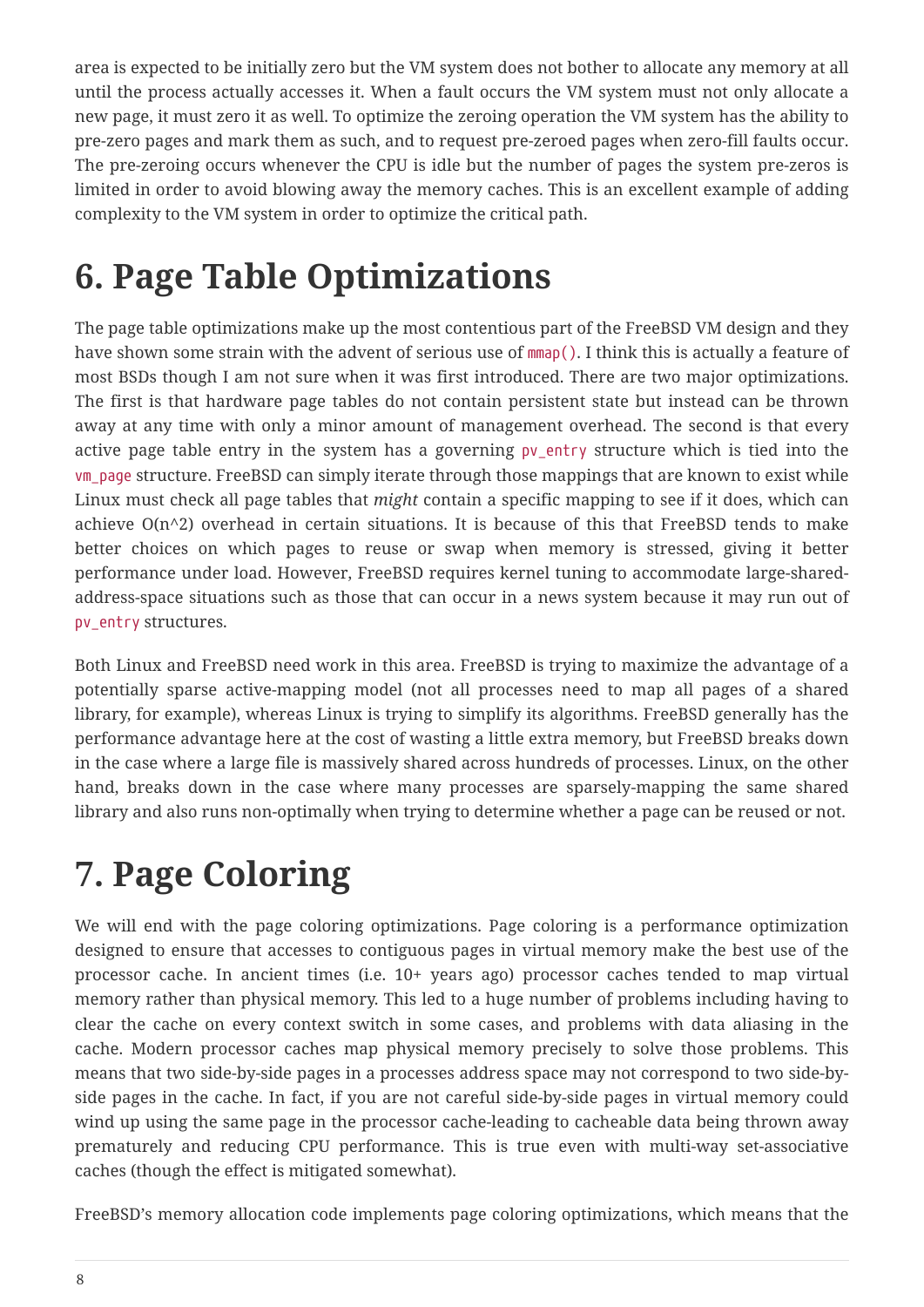memory allocation code will attempt to locate free pages that are contiguous from the point of view of the cache. For example, if page 16 of physical memory is assigned to page 0 of a process's virtual memory and the cache can hold 4 pages, the page coloring code will not assign page 20 of physical memory to page 1 of a process's virtual memory. It would, instead, assign page 21 of physical memory. The page coloring code attempts to avoid assigning page 20 because this maps over the same cache memory as page 16 and would result in non-optimal caching. This code adds a significant amount of complexity to the VM memory allocation subsystem as you can well imagine, but the result is well worth the effort. Page Coloring makes VM memory as deterministic as physical memory in regards to cache performance.

## <span id="page-8-0"></span>**8. Conclusion**

Virtual memory in modern operating systems must address a number of different issues efficiently and for many different usage patterns. The modular and algorithmic approach that BSD has historically taken allows us to study and understand the current implementation as well as relatively cleanly replace large sections of the code. There have been a number of improvements to the FreeBSD VM system in the last several years, and work is ongoing.

## <span id="page-8-1"></span>**9. Bonus QA session by Allen Briggs**

#### **9.1. What is the interleaving algorithm that you refer to in your listing of the ills of the FreeBSD 3.X swap arrangements?**

FreeBSD uses a fixed swap interleave which defaults to 4. This means that FreeBSD reserves space for four swap areas even if you only have one, two, or three. Since swap is interleaved the linear address space representing the "four swap areas" will be fragmented if you do not actually have four swap areas. For example, if you have two swap areas A and B FreeBSD's address space representation for that swap area will be interleaved in blocks of 16 pages:

#### A B C D A B C D A B C D A B C D

FreeBSD 3.X uses a "sequential list of free regions" approach to accounting for the free swap areas. The idea is that large blocks of free linear space can be represented with a single list node (kern/subr rlist.c). But due to the fragmentation the sequential list winds up being insanely fragmented. In the above example, completely unused swap will have A and B shown as "free" and C and D shown as "all allocated". Each A-B sequence requires a list node to account for because C and D are holes, so the list node cannot be combined with the next A-B sequence.

Why do we interleave our swap space instead of just tack swap areas onto the end and do something fancier? It is a whole lot easier to allocate linear swaths of an address space and have the result automatically be interleaved across multiple disks than it is to try to put that sophistication elsewhere.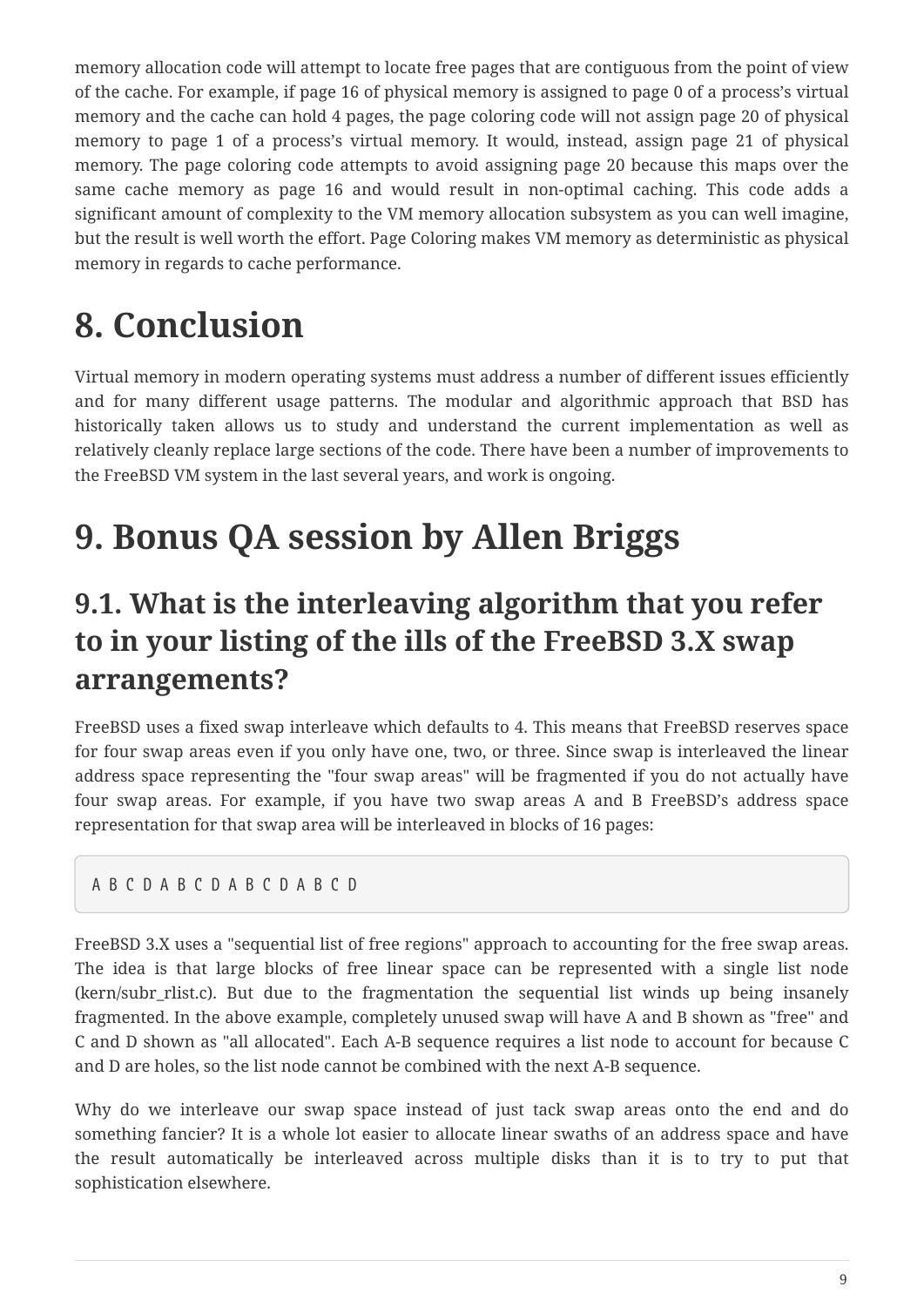The fragmentation causes other problems. Being a linear list under 3.X, and having such a huge amount of inherent fragmentation, allocating and freeing swap winds up being an O(N) algorithm instead of an O(1) algorithm. Combined with other factors (heavy swapping) and you start getting into  $O(N^2)$  and  $O(N^3)$  levels of overhead, which is bad. The 3.X system may also need to allocate KVM during a swap operation to create a new list node which can lead to a deadlock if the system is trying to pageout pages in a low-memory situation.

Under 4.X we do not use a sequential list. Instead we use a radix tree and bitmaps of swap blocks rather than ranged list nodes. We take the hit of preallocating all the bitmaps required for the entire swap area up front but it winds up wasting less memory due to the use of a bitmap (one bit per block) instead of a linked list of nodes. The use of a radix tree instead of a sequential list gives us nearly O(1) performance no matter how fragmented the tree becomes.

#### **9.2. How is the separation of clean and dirty (inactive) pages related to the situation where you see low cache queue counts and high active queue counts in systat -vm? Do the systat stats roll the active and dirty pages together for the active queue count?**

Yes, that is confusing. The relationship is "goal" verses "reality". Our goal is to separate the pages but the reality is that if we are not in a memory crunch, we do not really have to.

What this means is that FreeBSD will not try very hard to separate out dirty pages (inactive queue) from clean pages (cache queue) when the system is not being stressed, nor will it try to deactivate pages (active queue  $\rightarrow$  inactive queue) when the system is not being stressed, even if they are not being used.

#### **9.3. In [ls\(1\)](https://www.freebsd.org/cgi/man.cgi?query=ls&sektion=1&format=html) the / vmstat 1 example, would not some of the page faults be data page faults (COW from executable file to private page)? I.e., I would expect the page faults to be some zero-fill and some program data. Or are you implying that FreeBSD does do pre-COW for the program data?**

A COW fault can be either zero-fill or program-data. The mechanism is the same either way because the backing program-data is almost certainly already in the cache. I am indeed lumping the two together. FreeBSD does not pre-COW program data or zero-fill, but it *does* pre-map pages that exist in its cache.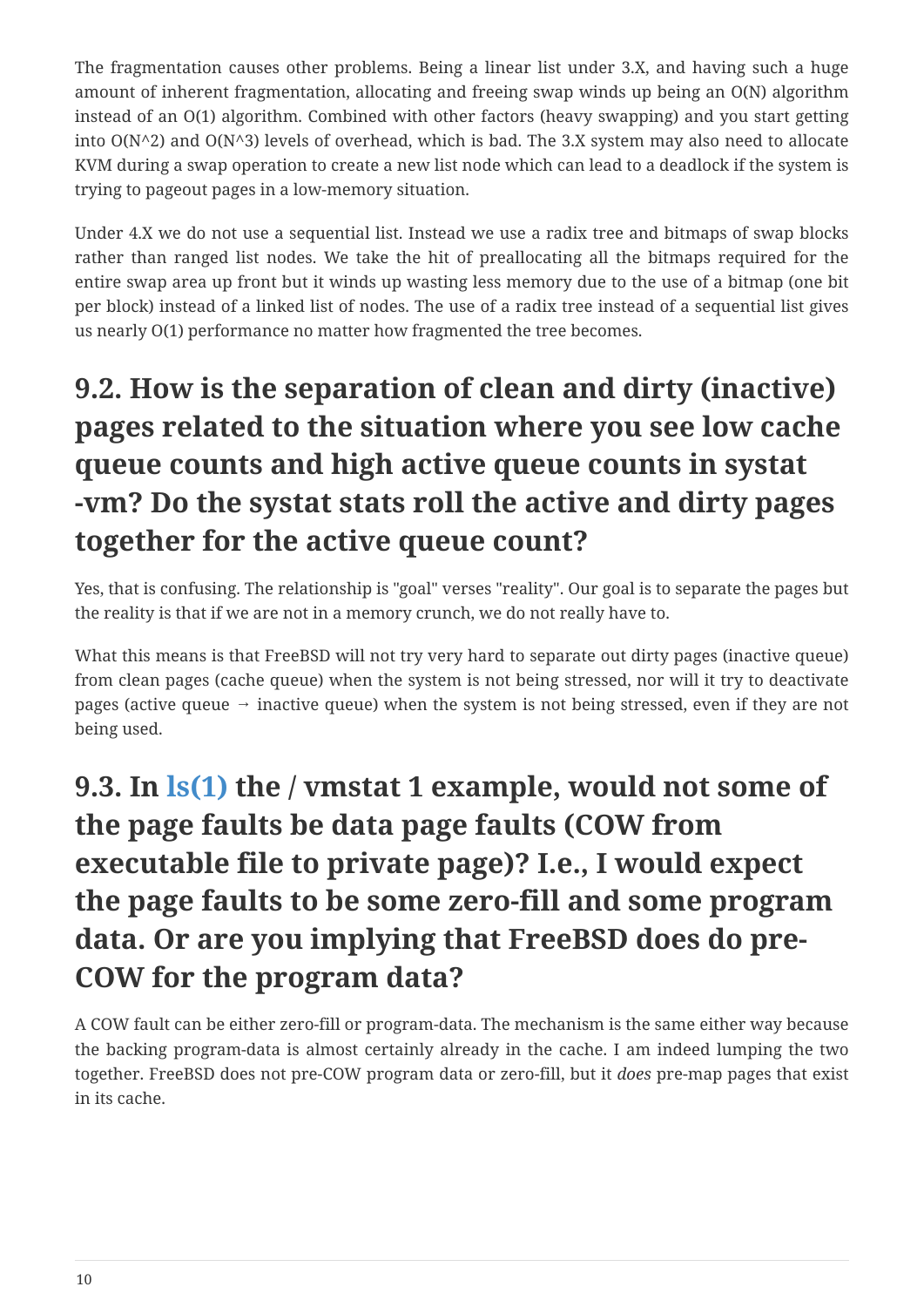#### **9.4. In your section on page table optimizations, can you give a little more detail about pv\_entry and vm\_page (or should vm\_page be vm\_pmap-as in 4.4, cf. pp. 180-181 of McKusick, Bostic, Karel, Quarterman)? Specifically, what kind of operation/reaction would require scanning the mappings?**

A vm page represents an (object,index#) tuple. A pv\_entry represents a hardware page table entry (pte). If you have five processes sharing the same physical page, and three of those processes's page tables actually map the page, that page will be represented by a single vm\_page structure and three pv\_entry structures.

pv\_entry structures only represent pages mapped by the MMU (one pv\_entry represents one pte). This means that when we need to remove all hardware references to a vm\_page (in order to reuse the page for something else, page it out, clear it, dirty it, and so forth) we can simply scan the linked list of pv\_entry's associated with that vm\_page to remove or modify the pte's from their page tables.

Under Linux there is no such linked list. In order to remove all the hardware page table mappings for a vm\_page linux must index into every VM object that *might* have mapped the page. For example, if you have 50 processes all mapping the same shared library and want to get rid of page X in that library, you need to index into the page table for each of those 50 processes even if only 10 of them have actually mapped the page. So Linux is trading off the simplicity of its design against performance. Many VM algorithms which are O(1) or (small N) under FreeBSD wind up being O(N), O(N^2), or worse under Linux. Since the pte's representing a particular page in an object tend to be at the same offset in all the page tables they are mapped in, reducing the number of accesses into the page tables at the same pte offset will often avoid blowing away the L1 cache line for that offset, which can lead to better performance.

FreeBSD has added complexity (the pv\_entry scheme) in order to increase performance (to limit page table accesses to *only* those pte's that need to be modified).

But FreeBSD has a scaling problem that Linux does not in that there are a limited number of pv\_entry structures and this causes problems when you have massive sharing of data. In this case you may run out of py entry structures even though there is plenty of free memory available. This can be fixed easily enough by bumping up the number of pv\_entry structures in the kernel config, but we really need to find a better way to do it.

In regards to the memory overhead of a page table verses the pv\_entry scheme: Linux uses "permanent" page tables that are not throw away, but does not need a pv\_entry for each potentially mapped pte. FreeBSD uses "throw away" page tables but adds in a pv\_entry structure for each actually-mapped pte. I think memory utilization winds up being about the same, giving FreeBSD an algorithmic advantage with its ability to throw away page tables at will with very low overhead.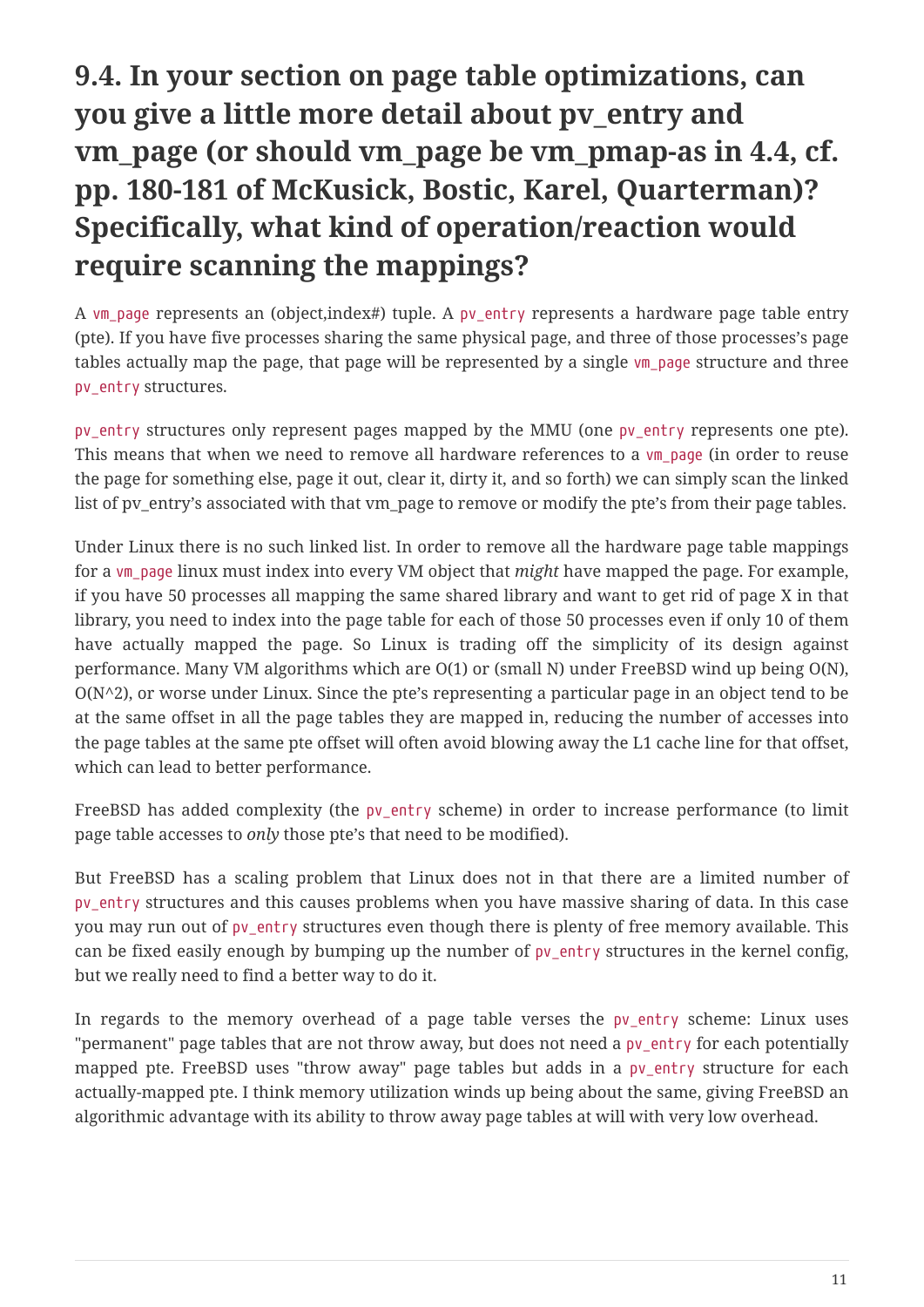#### **9.5. Finally, in the page coloring section, it might help to have a little more description of what you mean here. I did not quite follow it.**

Do you know how an L1 hardware memory cache works? I will explain: Consider a machine with 16MB of main memory but only 128K of L1 cache. Generally the way this cache works is that each 128K block of main memory uses the *same* 128K of cache. If you access offset 0 in main memory and then offset 128K in main memory you can wind up throwing away the cached data you read from offset 0!

Now, I am simplifying things greatly. What I just described is what is called a "direct mapped" hardware memory cache. Most modern caches are what are called 2-way-set-associative or 4-wayset-associative caches. The set-associatively allows you to access up to N different memory regions that overlap the same cache memory without destroying the previously cached data. But only N.

So if I have a 4-way set associative cache I can access offset 0, offset 128K, 256K and offset 384K and still be able to access offset 0 again and have it come from the L1 cache. If I then access offset 512K, however, one of the four previously cached data objects will be thrown away by the cache.

It is extremely important… *extremely* important for most of a processor's memory accesses to be able to come from the L1 cache, because the L1 cache operates at the processor frequency. The moment you have an L1 cache miss and have to go to the L2 cache or to main memory, the processor will stall and potentially sit twiddling its fingers for *hundreds* of instructions worth of time waiting for a read from main memory to complete. Main memory (the dynamic ram you stuff into a computer) is *slow*, when compared to the speed of a modern processor core.

Ok, so now onto page coloring: All modern memory caches are what are known as *physical* caches. They cache physical memory addresses, not virtual memory addresses. This allows the cache to be left alone across a process context switch, which is very important.

But in the UNIX® world you are dealing with virtual address spaces, not physical address spaces. Any program you write will see the virtual address space given to it. The actual *physical* pages underlying that virtual address space are not necessarily physically contiguous! In fact, you might have two pages that are side by side in a processes address space which wind up being at offset 0 and offset 128K in *physical* memory.

A program normally assumes that two side-by-side pages will be optimally cached. That is, that you can access data objects in both pages without having them blow away each other's cache entry. But this is only true if the physical pages underlying the virtual address space are contiguous (insofar as the cache is concerned).

This is what Page coloring does. Instead of assigning *random* physical pages to virtual addresses, which may result in non-optimal cache performance, Page coloring assigns *reasonably-contiguous* physical pages to virtual addresses. Thus programs can be written under the assumption that the characteristics of the underlying hardware cache are the same for their virtual address space as they would be if the program had been run directly in a physical address space.

Note that I say "reasonably" contiguous rather than simply "contiguous". From the point of view of